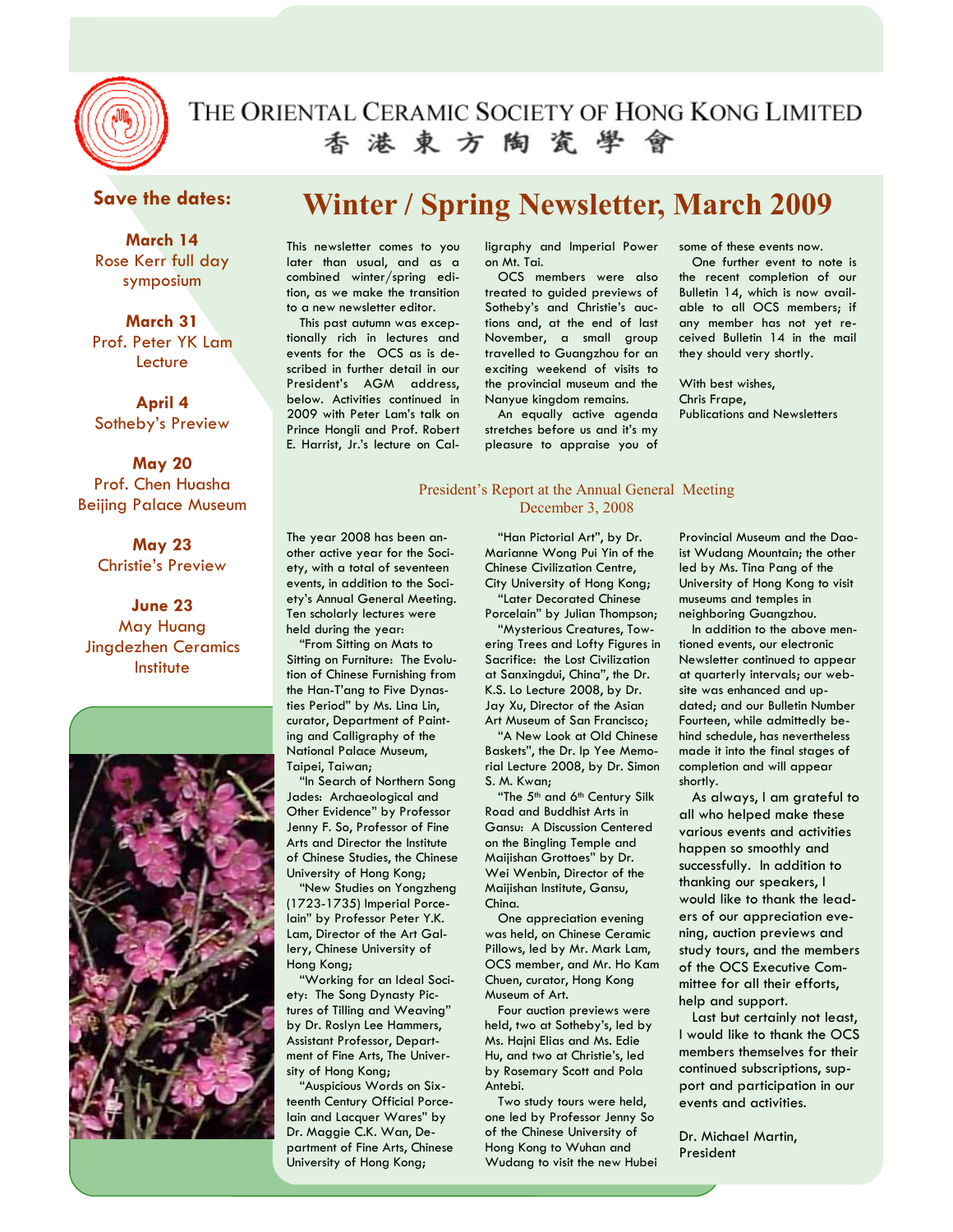# **March, April, 2009 Upcoming Events, Ongoing and Re-**

**cent Past Events** 



Rose Kerr (above); Song dynasty ceramics (below)





#### **Upcoming Event — Rose Kerr —** *Full day symposium on Chinese Ceramics* **— March 14 — The Hong Kong Club**

This full day symposium will focus on Chinese ceramics from the Neolithic to Han in the morning and continue in the afternoon with Chinese ceramics from Tang to Song.

Rose Kerr, already well known to many of our members, is a world authority on East Asian art and design. She is former Keeper of the Far Eastern Department at the Victoria & Albert

Museum in London, and acted as President of the Oriental Ceramic Society. She has also worked at the Percival David Foundation of Chinese Art in London, and at the University of Sussex, and is currently an Honorary Associate of the Needham Research Institute in Cambridge and Honorary Fellow at the University of Glasgow. Author of and contributor to many books, her latest contribution, published just this past February, is entitled 今之眎昔∶宋 │

代燿州窯及青白瓷 Song *Through 21st Century Eyes: Yaozhou and Qingbai Ce-*

*ramics.* 

Rose studied Chinese at university and spent a year in China as a student during the Cultural Revolution. A fluent Mandarin speaker, she visits Asia frequently on research and buying trips, and has undertaken sabbaticals at the National Palace Museum, Taipei and the Shanghai Museum.

#### **Upcoming Event — Prof. Peter YK Lam —** *Percival David & the British Tradition of Scholarship in Chinese Ceramics* **— Mar 31**

The Percival David Collection of Chinese ceramics is arguably the finest in the Western world. The OCS, together with the Friends of the HK Museum of Art will jointly host Prof. Peter YK Lam, Director of the Art Museum of the Chinese University of HK and former student of the Percival David Foundation (the 'PDF'), to speak to us on Sir Percival David and the British tradition of scholarship in Chinese ceramics. Sir Percival David (1892 -

1964) was one of the foremost collectors of Chinese ceramics of the 20th century. The David Collection consists of over 1,750 pieces of Song, Yuan, Ming and Qing porcelain spanning the 10th to the 18th centuries. These were presented to the University of London in 1950 and housed in the PDF. Over the next 55 years the Foundation became a training ground for generations of scholars and experts in Chinese art history. Last year the collection was transferred on long term loan to the British Museum, where it will be housed in a dedicated space and new gallery opening in April of this year.

Within a 20th century and HK perspective, Prof. Lam will discuss the life and career of Sir Percival, his time, taste, collection and scholarship as well as some of his notable British contemporaries associated with the PDF.

#### **Current Event — Inauguration of the new, permanent Gallery of Ceramics at the Gugong Bowuguan, Beijing**

Through China's ancient civilization and long history, ceramics have been both a material and spiritual symbol. In the early Neolithic era about 10,000 years ago, ceramics were invented on the continent, making China one of the first places to produce and use pottery. Since that beginning, China can lay claim to many other such 'firsts' in the field—primitive porcelain first made in the

Shang period, over 3,000 years ago and true porcelain in the Eastern Han, as just a couple. Since the Tang period, Chinese ceramics were exported and sold all over the known world. Chinese ceramic techniques and artistic achievements effected a profound impact on production in many other countries and drove the development of the world's ceramic culture, fully supporting China's title as the

'Kingdom of Ceramics'.

As the largest repository of ancient art works in China, the Gugong has about 350,000 ceramic relics in its collection. Most of these originated from the Qing court, so they are systematically catalogued and their origins traceable.

The current, completely revamped, Gallery of Ceramics contains 400 examples from these vast holdings, carefully chosen and presented in chronological order.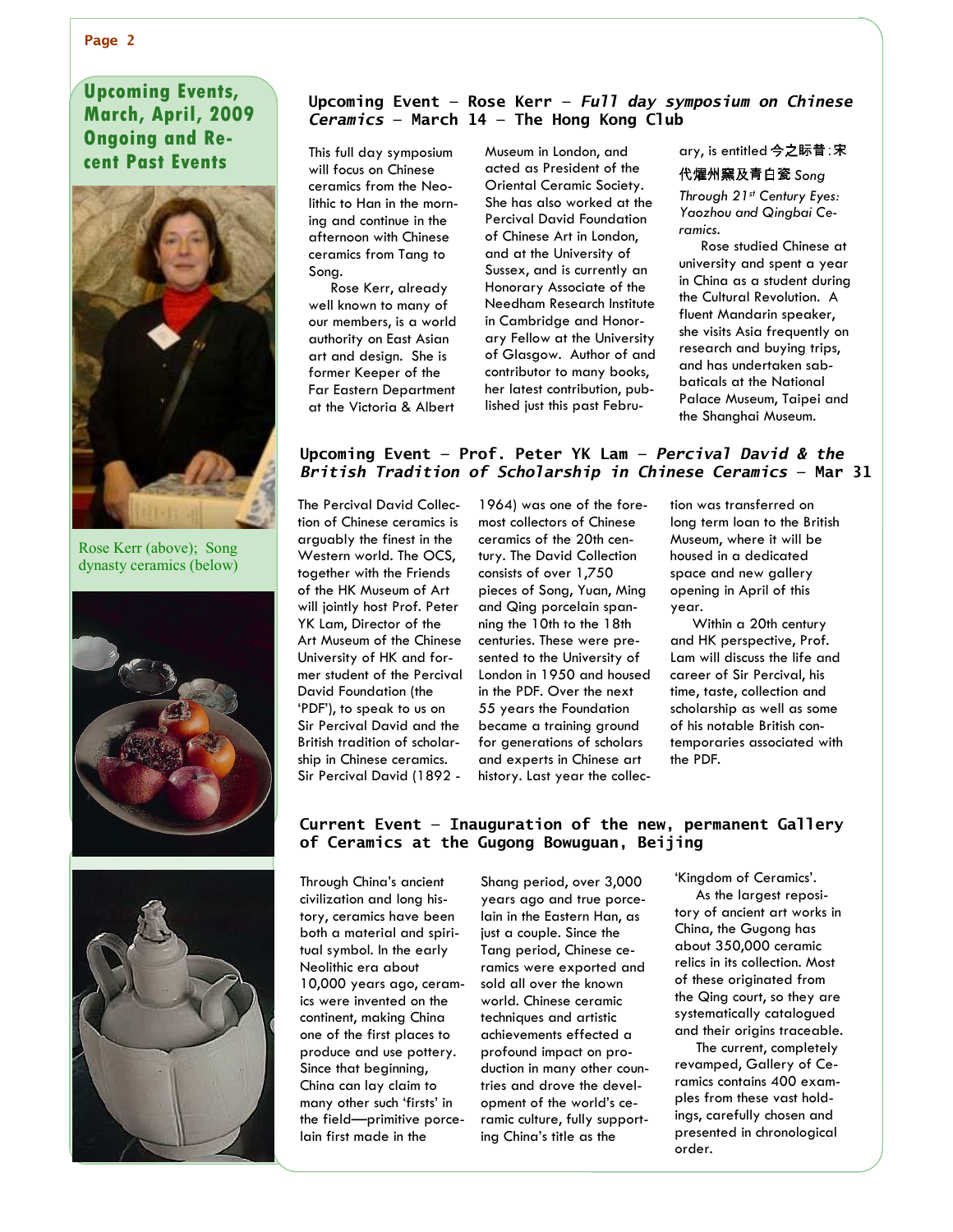#### **Current Event — National Palace Museum Exhibition —** *Green: Longquan Celadon of the Ming Dynasty —* **Ongoing to Oct. 15**

Not to be missed is a major new retrospective on the celadons of the Ming Dynasty produced at the kilns at Longquan, ongoing at the National Palace Museum, Taipei, until October 15th, 2009.

Connoisseurs have long admired the elegant thin body and ethereal, bluish-green glaze of the Song Dynasty Longquan wares as well as the heavier and vigourous products of these kilns during the Yuan period. The present exhibition focuses on the Ming Dynasty Longquan wares: their use in court, appreciation by the literati and unique role in tributary and trade relations between the Empire and other nations. Among the Ming Longquan wares, those with glossy, rich, green glaze in yellowish or milky tones garnered the most attention.

Typically fully carved with intricate patterns, they resembled the wares of Jingdezhen official kilns, clear signs of meticulous and superior workmanship.

Even today, Ming Longquan wares often appear in archaeological sites and court collections in Asia, Africa, and Europe. They also inspired the establishment of various ceramics industries outside China. We can therefore conclude that Longquan celadons possess a beauty that is universally recognized.

#### **Upcoming Events — The Opening of the Sir Joseph Hotung Centre for Ceramic Studies — British Museum, London — April 2009**

In addition to our lecture described above on the Percival David Collection, another, very significant, milestone is upcoming, regarding this collection which will be of interest to all members.

The outstanding Percival David Collection of Chinese Art will move from its present premises, where it has been resident for the past fifty years, and go on permanent public display in a specially

designed new gallery developed thanks to the generosity of Sir Joseph Hotung.

Containing 1,752 items of Chinese ceramics from the Song, Yuan, Ming and Qing Dynasties (the 10th to the early 20th century), the Percival David Foundation collection is unparalleled in quality outside of China.

The display at the Museum of this extraordinarily rich material will allow six million visitors a year

access to the finest collection of Chinese ceramics outside Beijing, Shanghai or Taipei, Taiwan.

The public gallery will be part of the Sir Joseph Hotung Centre for Ceramic Studies, which will include facilities to use the collection for teaching.

Below : four Ming celadon treasures from the upcoming Palace Museum, Taipei, exhibition









#### **Recent Event — Dr. Robert Harrist, Jr. — Lecture on** *Calligraphy and Imperial Power on Mt. Tai —* **Feb. 17**

OCSHK members and guests were recently treated to an enlightening lecture by Professor Robert Harrist, Jr., Chairman of the Department of Art History, Columbia University, New York.

Dr. Harrist's focus was on the calligraphy carved directly into the granite surface of the Daoist sacred peak of Mt. Tai, a pilgrimage site since ancient times. The inscriptions literally stretch from

the base to the peak of the mountain and among these stone inscriptions are traces of calligraphy by rulers of China.

The earliest is an inscription 13 meters high in the calligraphy of Emperor Xuanzong of the Tang Dynasty. Much later examples, by the Qianlong emperor and by political leaders of modern times also appear on Mt. Tai.

The lecture explored the ways through which China's

rulers used carved calligraphy to mark the sacred topography of the mountain with indelible signs of their power and their cultural achievements.

Dinner with Professor Harrist followed the enthusiastically attended lecture. We would like to extend our thanks again to Professor Harrist and all who participated in this valuable event.